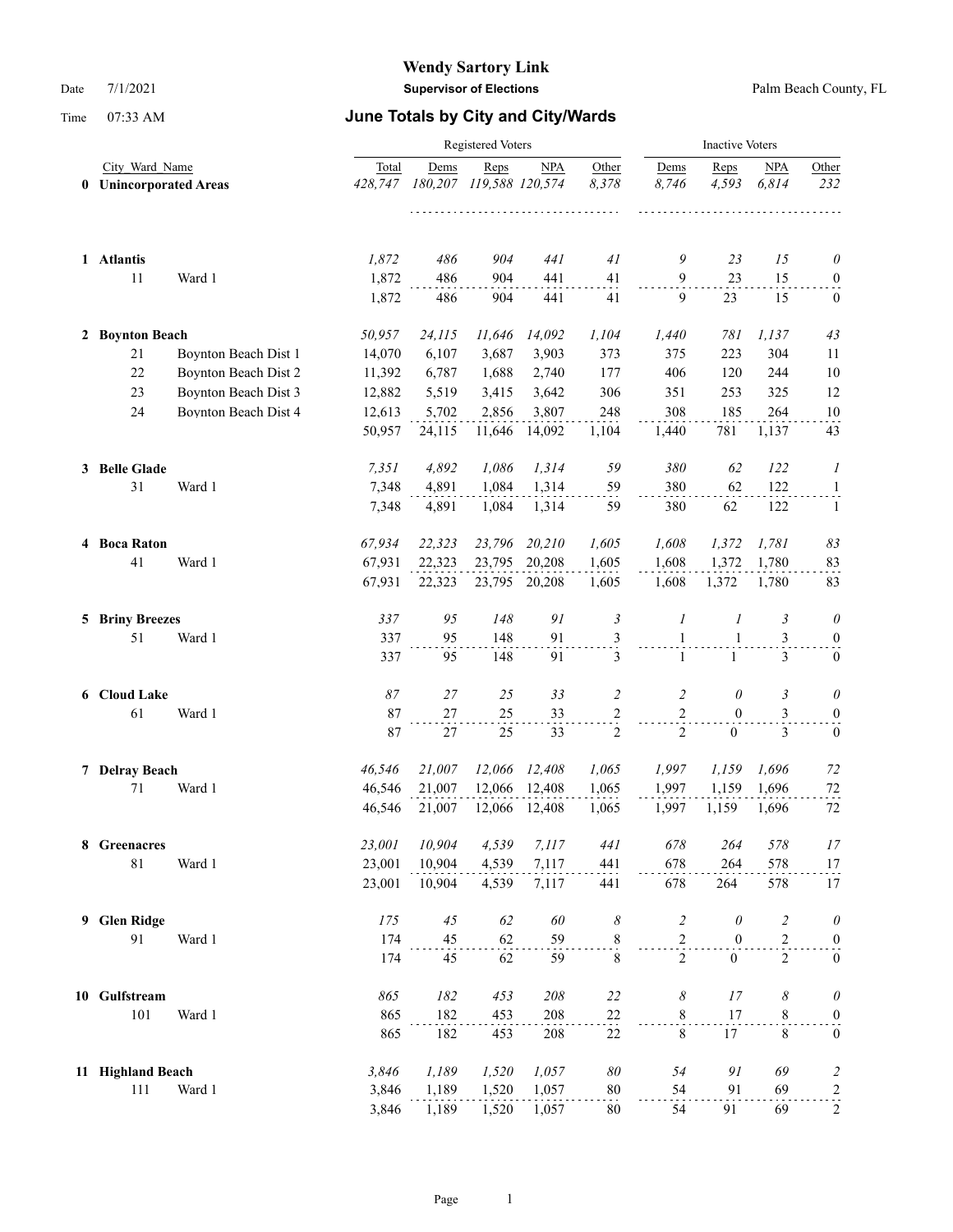|    |                         |        |        | Registered Voters |        |               |        |                |                  | <b>Inactive Voters</b> |                   |  |  |
|----|-------------------------|--------|--------|-------------------|--------|---------------|--------|----------------|------------------|------------------------|-------------------|--|--|
|    | City Ward Name          |        | Total  | Dems              | Reps   | NPA           | Other  | Dems           | Reps             | <b>NPA</b>             | Other             |  |  |
|    | 12 Haverhill            |        | 1,318  | 615               | 325    | 362           | 16     | 32             | 7                | 24                     | $\boldsymbol{I}$  |  |  |
|    | 121                     | Ward 1 | 1,318  | 615               | 325    | 362           | 16     | 32             | $\boldsymbol{7}$ | 24                     | $\mathbf{1}$      |  |  |
|    |                         |        | 1,318  | 615               | 325    | 362           | 16     | 32             | 7                | 24                     | 1                 |  |  |
|    | 13 Hypoluxo             |        | 2,069  | 707               | 677    | 614           | 71     | 51             | 43               | 70                     | $\overline{c}$    |  |  |
|    | 131                     | Ward 1 | 2,069  | 707               | 677    | 614           | 71     | 51             | 43               | 70                     | $\overline{a}$    |  |  |
|    |                         |        | 2,069  | 707               | 677    | 614           | 71     | 51             | 43               | 70                     | 2                 |  |  |
|    | 14 Juno Beach           |        | 3,087  | 796               | 1,431  | 770           | 90     | 55             | 114              | 84                     | 4                 |  |  |
|    | 141                     | Ward 1 | 3,087  | 796               | 1,431  | 770           | 90     | 55             | 114              | 84                     | $\frac{4}{\cdot}$ |  |  |
|    |                         |        | 3,087  | 796               | 1,431  | 770           | 90     | 55             | 114              | 84                     | 4                 |  |  |
|    | 15 Jupiter Inlet Colony |        | 392    | 71                | 223    | 83            | 15     | 3              | 5                | 8                      | $\overline{c}$    |  |  |
|    | 151                     | Ward 1 | 392    | $71\,$            | 223    | 83            | 15     | $\mathfrak{Z}$ | 5                | 8                      | $\overline{a}$    |  |  |
|    |                         |        | 392    | 71                | 223    | 83            | 15     | 3              | 5                | 8                      | 2                 |  |  |
|    | 16 Jupiter              |        | 44,252 | 12,577            | 18,159 | 12,350        | 1,166  | 752            | 971              | 895                    | 43                |  |  |
|    | 161                     | Ward 1 | 44,251 | 12,577            | 18,159 | 12,349        | 1,166  | 752            | 971              | 895                    | 43                |  |  |
|    |                         |        | 44,251 | 12,577            |        | 18,159 12,349 | 1,166  | 752            | 971              | 895                    | 43                |  |  |
|    | 17 Lantana              |        | 6,956  | 3,011             | 1,755  | 2,034         | 156    | 221            | 98               | 217                    | 8                 |  |  |
|    | 171                     | Ward 1 | 6,956  | 3,011             | 1,755  | 2,034         | 156    | 221            | 98               | 217                    | $\frac{8}{1}$     |  |  |
|    |                         |        | 6,956  | 3,011             | 1,755  | 2,034         | 156    | 221            | 98               | 217                    | $\,8\,$           |  |  |
|    | 18 Lake Clarke Shores   |        | 2,800  | 1,027             | 1,088  | 641           | 44     | 21             | 21               | 21                     | 0                 |  |  |
|    | 181                     | Ward 1 | 2,798  | 1,026             | 1,087  | 641           | 44     | 21             | 21               | 21                     | $\boldsymbol{0}$  |  |  |
|    |                         |        | 2,798  | 1,026             | 1,087  | 641           | 44     | 21             | 21               | 21                     | $\boldsymbol{0}$  |  |  |
|    | 19 Loxahatchee Groves   |        | 2,303  | 678               | 933    | 650           | 42     | 25             | 30               | 37                     | 1                 |  |  |
|    | 191                     | Ward 1 | 2,303  | 678               | 933    | 650           | 42     | 25             | 30               | 37                     | $\mathbf{1}$      |  |  |
|    |                         |        | 2,303  | 678               | 933    | 650           | 42     | 25             | 30               | 37                     | $\mathbf{1}$      |  |  |
|    | 20 Lake Park            |        | 4,997  | 2,669             | 969    | 1,269         | 90     | 220            | 91               | 155                    | 4                 |  |  |
|    | 201                     | Ward 1 | 4,996  | 2,668             | 969    | 1,269         | 90     | 220            | 91               | 155                    | 4                 |  |  |
|    |                         |        | 4,996  | 2,668             | 969    | 1,269         | 90     | 220            | 91               | 155                    | 4                 |  |  |
|    | 21 Lake Worth Beach     |        | 17,588 | 8,559             | 3,458  | 5,165         | 406    | 981            | 439              | 949                    | 55                |  |  |
|    | 211                     | Ward 1 | 17,588 | 8,559             | 3,458  | 5,165         | 406    | 981            | 439              | 949                    | 55                |  |  |
|    |                         |        | 17,588 | 8,559             | 3,458  | 5,165         | 406    | 981            | 439              | 949                    | 55                |  |  |
| 22 | Manalapan               |        | 380    | 76                | 202    | 92            | 10     | $\overline{c}$ | 5                | 6                      | $\theta$          |  |  |
|    | 221                     | Ward 1 | 380    | 76                | 202    | 92            | 10     | $\overline{2}$ | 5                | 6                      | $\boldsymbol{0}$  |  |  |
|    |                         |        | 380    | 76                | 202    | 92            | $10\,$ | $\overline{2}$ | 5                | 6                      | $\boldsymbol{0}$  |  |  |
| 23 | <b>Mangonia Park</b>    |        | 941    | 714               | 40     | 177           | 10     | 76             | 6                | 39                     | $\theta$          |  |  |
|    | 231                     | Ward 1 | 941    | 714               | 40     | 177           | $10\,$ | 76             | $\sqrt{6}$       | 39                     | $\overline{0}$    |  |  |
|    |                         |        | 941    | 714               | 40     | 177           | 10     | 76             | 6                | 39                     | $\boldsymbol{0}$  |  |  |
|    | 24 North Palm Beach     |        | 10,475 | 2,993             | 4,591  | 2,633         | 258    | 241            | 276              | 232                    | $10\,$            |  |  |
|    | 241                     | Ward 1 | 10,475 | 2,993             | 4,591  | 2,633         | 258    | 241            | 276              | 232                    | $10\,$            |  |  |
|    |                         |        | 10,475 | 2,993             | 4,591  | 2,633         | 258    | 241            | 276              | 232                    | $10\,$            |  |  |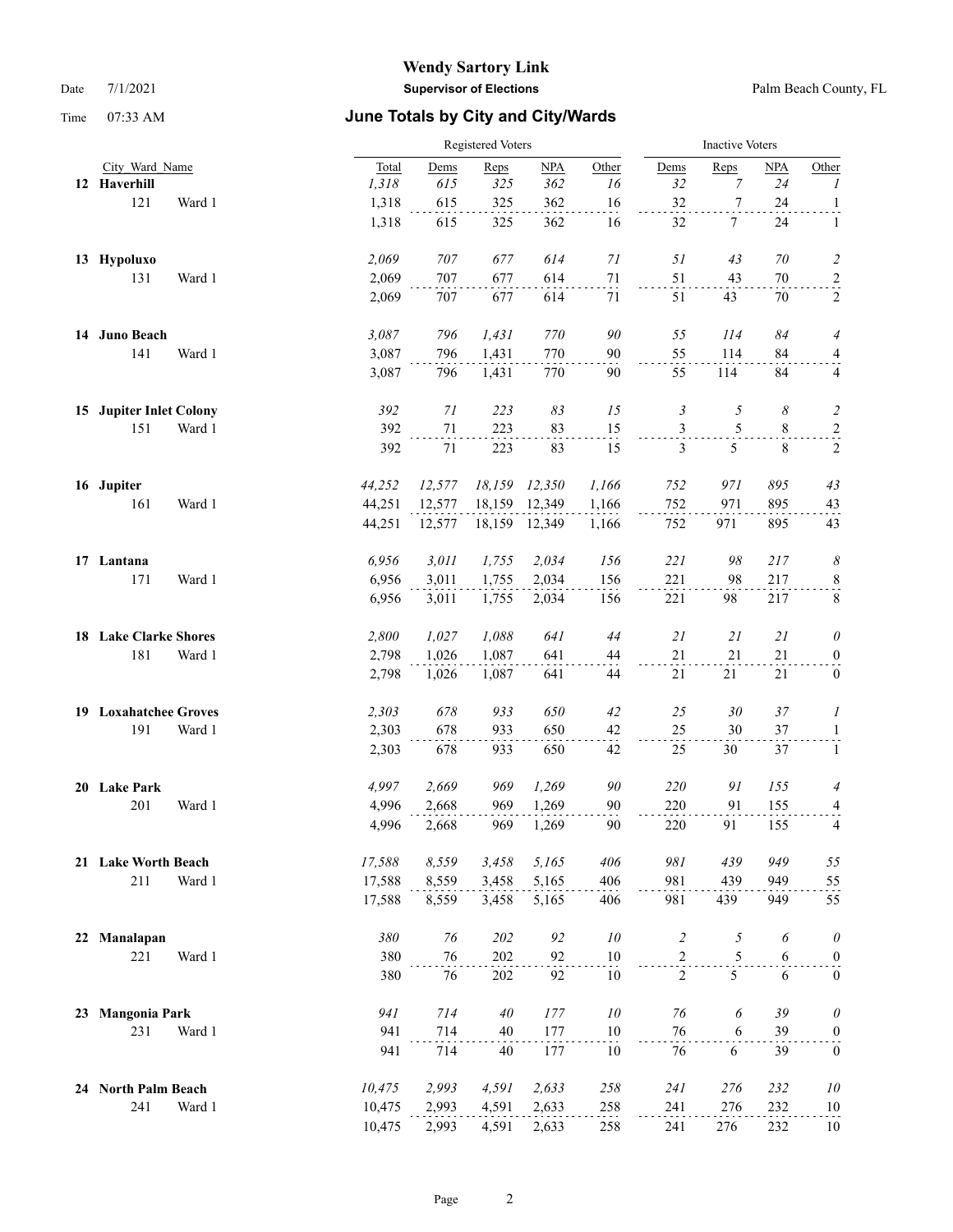|    |                       |        |        | Registered Voters |        |               |                          |                |        | <b>Inactive Voters</b> |                  |  |  |
|----|-----------------------|--------|--------|-------------------|--------|---------------|--------------------------|----------------|--------|------------------------|------------------|--|--|
|    | City Ward Name        |        | Total  | Dems              | Reps   | NPA           | Other                    | Dems           | Reps   | NPA                    | Other            |  |  |
|    | 25 Ocean Ridge        |        | 1,614  | 412               | 749    | 407           | 46                       | 28             | 56     | 47                     | $\overline{c}$   |  |  |
|    | 251                   | Ward 1 | 1,613  | 411               | 749    | 407           | 46                       | 28             | 56     | 47                     | $\overline{a}$   |  |  |
|    |                       |        | 1,613  | 411               | 749    | 407           | 46                       | 28             | 56     | 47                     | 2                |  |  |
|    | 26 Pahokee            |        | 2,813  | 1,954             | 342    | 500           | 17                       | 166            | 28     | 48                     | 1                |  |  |
|    | 261                   | Ward 1 | 2,813  | 1,954             | 342    | 500           | 17                       | 166            | 28     | 48                     | $\overline{a}$   |  |  |
|    |                       |        | 2,813  | 1,954             | 342    | 500           | 17                       | 166            | 28     | 48                     | $\mathbf{1}$     |  |  |
|    | 27 Palm Beach         |        | 8,202  | 2,095             | 3,725  | 2,136         | 246                      | 208            | 268    | 207                    | 16               |  |  |
|    | 271                   | Ward 1 | 8,202  | 2,095             | 3,725  | 2,136         | 246                      | 208            | 268    | 207                    | 16               |  |  |
|    |                       |        | 8,202  | 2,095             | 3,725  | 2,136         | 246                      | 208            | 268    | 207                    | 16               |  |  |
|    | 28 Palm Beach Gardens |        | 45,367 | 14,501            | 17,496 | 12,187        | 1,183                    | 859            | 876    | 947                    | 51               |  |  |
|    | 281                   | Ward 1 | 45,367 | 14,501            | 17,496 | 12,187        | 1,183                    | 859            | 876    | 947                    | 51               |  |  |
|    |                       |        | 45,367 | 14,501            |        | 17,496 12,187 | 1,183                    | 859            | 876    | 947                    | 51               |  |  |
|    | 29 Palm Beach Shores  |        | 1,045  | 281               | 444    | 295           | $25\,$                   | 31             | 32     | 42                     | 3                |  |  |
|    | 291                   | Ward 1 | 1,044  | 281               | 443    | 295           | 25                       | 31             | 32     | 42                     | $\frac{3}{2}$    |  |  |
|    |                       |        | 1,044  | 281               | 443    | 295           | 25                       | 31             | 32     | 42                     | 3                |  |  |
| 30 | <b>Palm Springs</b>   |        | 11,335 | 4,895             | 2,553  | 3,684         | 203                      | 402            | 162    | 377                    | 14               |  |  |
|    | 301                   | Ward 1 | 11,335 | 4,895             | 2,553  | 3,684         | 203                      | 402            | 162    | 377                    | 14               |  |  |
|    |                       |        | 11,335 | 4,895             | 2,553  | 3,684         | 203                      | 402            | 162    | 377                    | 14               |  |  |
|    | 31 Riviera Beach      |        | 24,052 | 15,092            | 3,484  | 5,109         | 367                      | 1,308          | 309    | 644                    | 32               |  |  |
|    | 311                   | Ward 1 | 24,051 | 15,091            | 3,484  | 5,109         | 367                      | 1,308          | 309    | 644                    | 32               |  |  |
|    |                       |        | 24,051 | 15,091            | 3,484  | 5,109         | 367                      | 1,308          | 309    | 644                    | 32               |  |  |
|    | 32 Royal Palm Beach   |        | 27,256 | 11,874            | 6,945  | 7,888         | 549                      | 535            | 295    | 478                    | 15               |  |  |
|    | 321                   | Ward 1 | 27,256 | 11,874            | 6,945  | 7,888         | 549                      | 535            | 295    | 478                    | 15               |  |  |
|    |                       |        | 27,256 | 11,874            | 6,945  | 7,888         | 549                      | 535            | 295    | 478                    | 15               |  |  |
| 33 | <b>South Bay</b>      |        | 1,517  | 1,199             | 83     | 224           | $\mathcal{I}\mathcal{I}$ | 106            | 6      | 18                     | $\theta$         |  |  |
|    | 331                   | Ward 1 | 1,516  | 1,198             | 83     | 224           | 11                       | 106            | 6      | 18                     | $\overline{0}$   |  |  |
|    |                       |        | 1,516  | 1,198             | 83     | 224           | 11                       | 106            | 6      | 18                     | $\mathbf{0}$     |  |  |
|    | 34 South Palm Beach   |        | 1,311  | 417               | 492    | 367           | 35                       | 45             | 40     | 45                     | 1                |  |  |
|    | 341                   | Ward 1 | 1,311  | 417               | 492    | 367           | 35                       | 45             | $40\,$ | 45                     | $\mathbf{1}$     |  |  |
|    |                       |        | 1,311  | 417               | 492    | 367           | 35                       | 45             | 40     | 45                     | $\mathbf{1}$     |  |  |
|    | 35 Tequesta           |        | 4,935  | 1,212             | 2,360  | 1,261         | 102                      | 74             | 119    | 93                     | 4                |  |  |
|    | 351                   | Ward 1 | 4,935  | 1,212             | 2,360  | 1,261         | 102                      | 74             | 119    | 93                     | 4                |  |  |
|    |                       |        | 4,935  | 1,212             | 2,360  | 1,261         | 102                      | 74             | 119    | 93                     | 4                |  |  |
|    | 36 Village Of Golf    |        | 273    | $38\,$            | 188    | 43            | $\overline{4}$           | $\overline{c}$ | $10\,$ | 1                      | $\theta$         |  |  |
|    | 361                   | Ward 1 | 270    | 35                | 188    | 43            | $\frac{4}{1}$            | $\overline{a}$ | 10     | $\mathbf{1}$           | $\boldsymbol{0}$ |  |  |
|    |                       |        | 270    | 35                | 188    | 43            | 4                        | $\overline{2}$ | 10     | $\mathbf{1}$           | $\boldsymbol{0}$ |  |  |
| 37 | Wellington            |        | 42,537 | 15,266            | 13,988 | 12,358        | 925                      | 858            | 831    | 910                    | $38\,$           |  |  |
|    | 371                   | Ward 1 | 42,536 | 15,266            | 13,988 | 12,357        | 925                      | 858            | 831    | 910                    | 38               |  |  |
|    |                       |        | 42,536 | 15,266            | 13,988 | 12,357        | 925                      | 858            | 831    | 910                    | 38               |  |  |